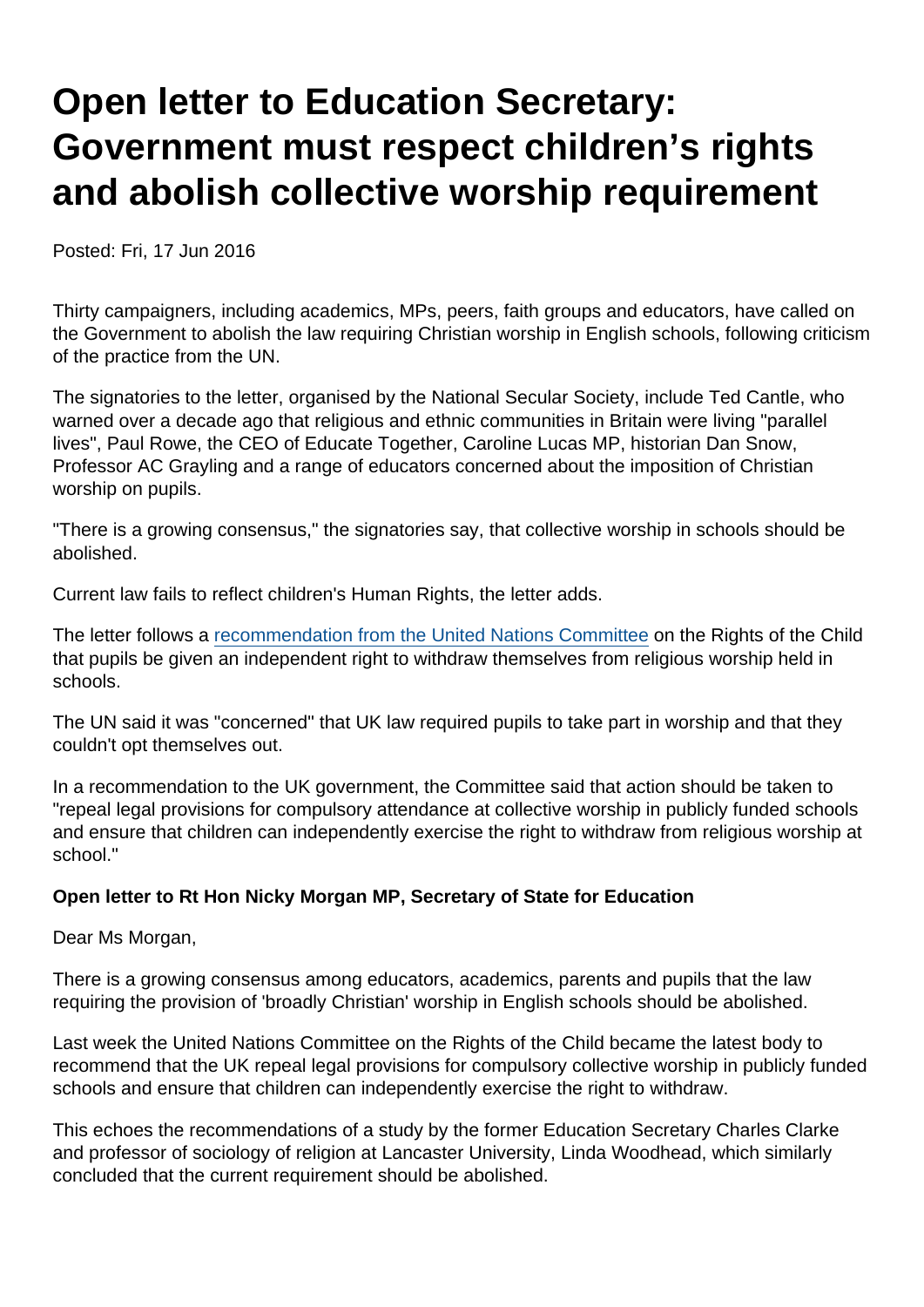The 70-year-old statute on collective worship was drawn up before any human rights charters and fails to recognise that pupils have human rights too.

Inclusive assemblies can play an important role in fostering a sense of community in schools. Assemblies with an ethical dimension can promote shared values and aid pupils' spiritual, moral, social and cultural development. Acts of religious worship are neither necessary nor desirable to achieve these valid educational goals.

The law mandating worship in schools is an anachronism; the legacy of a society unrecognisable from the diverse and pluralistic Britain of today where citizens hold a wide variety of religious beliefs, and increasingly, no religious beliefs. It is also deeply unpopular, widely flouted and wholly incompatible with a genuine commitment to religious freedom.

We therefore urge you to implement the recommendation of the UN Committee of the Rights of the Child and repeal legal provisions for collective worship and ensure that pupils can independently exercise the right to withdraw from any acts of worship that are held in schools.

Professor Peter Atkins Jonathan Bartley, Director, Ekklesia Ted Cantle CBE, Director the iCoCo Foundation Lord Cashman Nemu Chandaria OBE, Chairman Institute of Jainology Tim Farron MP, Leader of the Liberal Democrats Dr Rob Freathy, Associate professor of history of education, University of Exeter Lord Garel-Jones Professor A C Grayling Lord Harrison Virginia Ironside Tehmina Kazi, British Muslims for Secular Democracy Baroness Kinnock of Holyhead Caroline Lucas MP, Green Party Derek McAuley, General Assembly of Unitarian and Free Christian Churches Neil McKain, Head of religious studies Maajid Nawaz, founding chairman of Quilliam Pragna Patel, Director Southall Black Sisters Paul Rowe, CEO Educate Together Martin Rowson Aliyah Saleem, Co-founder of 'Faith to Faithless' Alom Shaha, Teacher and science communicator Terry Sanderson, President, National Secular Society Joan Smith Dan Snow Peter Tatchell Lord Taverne QC Lord Warner Dr Jacqueline Watson, School of education and lifelong learning University of East Anglia Baroness Young of Hornsey Dr Rumy Hasan, University of Sussex

- [Share on What's App](whatsapp://send?text=http://www.secularism.org.uk/news/2016/06/government-must-respect-childrens-rights-and-abolish-collective-worship-requirement?format=pdf)
- [Share on Facebook](https://www.facebook.com/sharer/sharer.php?u=http://www.secularism.org.uk/news/2016/06/government-must-respect-childrens-rights-and-abolish-collective-worship-requirement?format=pdf&t=Open+letter+to+Education+Secretary:+Government+must+respect+children’s+rights+and+abolish+collective+worship+requirement)